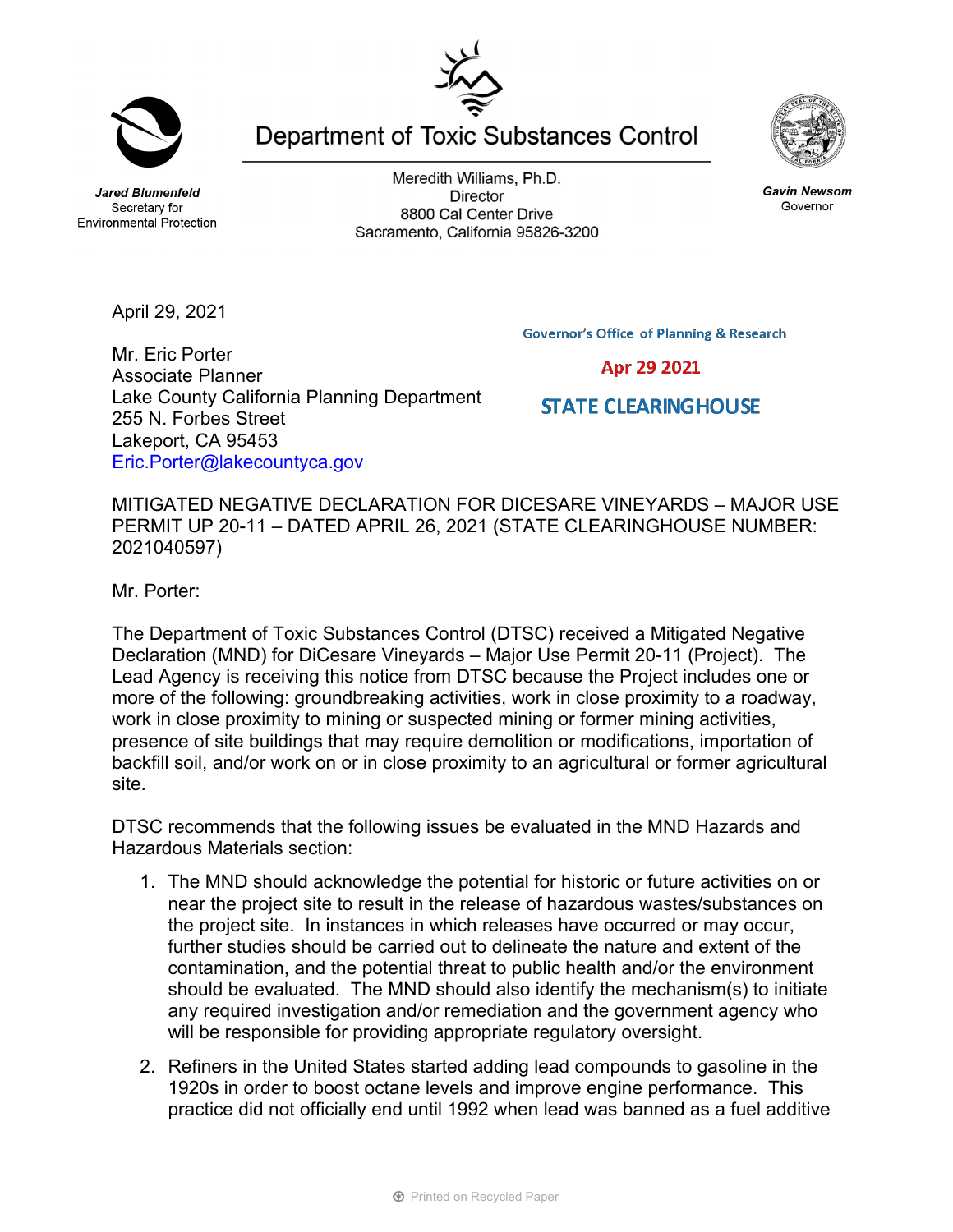in California. Tailpipe emissions from automobiles using leaded gasoline contained lead and resulted in aerially deposited lead (ADL) being deposited in and along roadways throughout the state. ADL-contaminated soils still exist along roadsides and medians and can also be found underneath some existing road surfaces due to past construction activities. Due to the potential for ADL-contaminated soil DTSC, recommends collecting soil samples for lead analysis prior to performing any intrusive activities for the project described in the MND.

- 3. If any sites within the project area or sites located within the vicinity of the project have been used or are suspected of having been used for mining activities, proper investigation for mine waste should be discussed in the MND. DTSC recommends that any project sites with current and/or former mining operations onsite or in the project site area should be evaluated for mine waste according to DTSC's 1998 Abandoned Mine Land Mines Preliminary Assessment Handbook (https://dtsc.ca.gov/wp-content/uploads/sites/31/2018/11/aml\_handbook.pdf).
- 4. If buildings or other structures are to be demolished on any project sites included in the proposed project, surveys should be conducted for the presence of lead-based paints or products, mercury, asbestos containing materials, and polychlorinated biphenyl caulk. Removal, demolition and disposal of any of the above-mentioned chemicals should be conducted in compliance with California environmental regulations and policies. In addition, sampling near current and/or former buildings should be conducted in accordance with DTSC's 2006 *Interim Guidance Evaluation of School Sites with Potential Contamination from Lead Based Paint, Termiticides, and Electrical Transformers*  (https://dtsc.ca.gov/wpcontent/uploads/sites/31/2018/09/Guidance\_Lead\_ Contamination\_050118.pdf).
- 5. If any projects initiated as part of the proposed project require the importation of soil to backfill any excavated areas, proper sampling should be conducted to ensure that the imported soil is free of contamination. DTSC recommends the imported materials be characterized according to *DTSC's 2001 Information Advisory Clean Imported Fill Material* (https://dtsc.ca.gov/wpcontent/uploads/sites/31/2018/09/SMP\_FS\_Cleanfill-Schools.pdf).
- 6. If any sites included as part of the proposed project have been used for agricultural, weed abatement or related activities, proper investigation for organochlorinated pesticides should be discussed in the MND. DTSC recommends the current and former agricultural lands be evaluated in accordance with DTSC's 2008 *Interim Guidance for Sampling Agricultural Properties (Third Revision)* (https://dtsc.ca.gov/wpcontent/uploads/sites/31/2018/09/Ag-Guidance-Rev-3-August-7-2008-2.pdf).